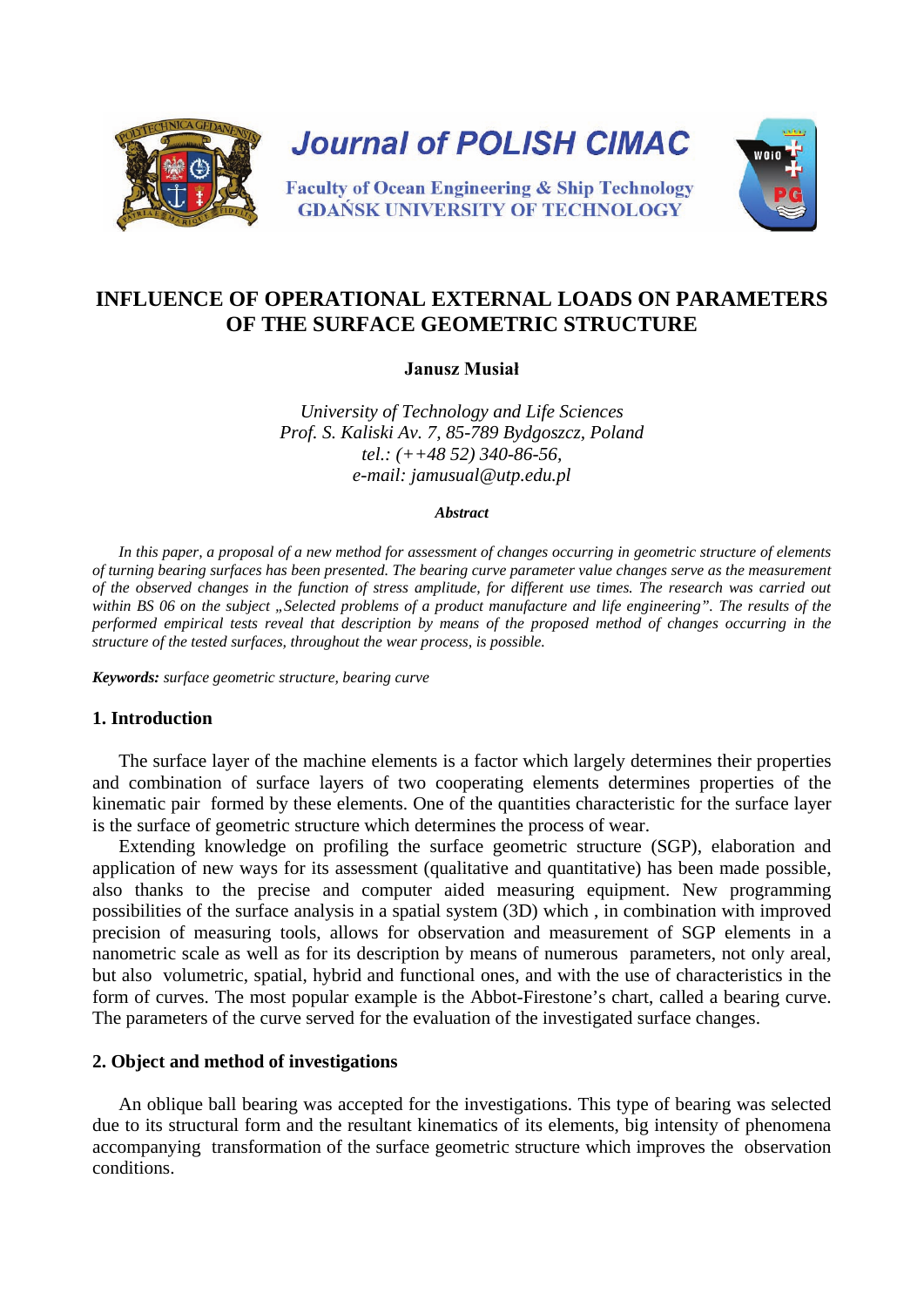For the investigations, stress values  $\sigma_{\psi} = 200MPa$ , 621MPa, 887MPa, 1381MPa, 1520MPa were accepted. Such values demonstrate changes on the whole perimeter of the ring.

The tests results were registered for three time values τ:

- at the beginning of the investigations (beginning of period I), for  $\tau_1=0$  s,
- in the period of a fixed intensity of changes (more or less in the middle of period II),  $\tau_2 = 2.1 \cdot 10^5$  s,
- at the end of the bearing life (period III ),  $\tau_3 = 3.9 \cdot 10^5$  s.

Measuring points with the above coordinates were accepted on the basis of results of overall research on oblique turning bearings, contained in works[7].

In figure 1, a typical wear process has been presented. Three periods can be easily seen in them.

- I fast increase in wear intensity,
- II fixed level or slight wear changes ,
- III repeated fast increase in wear intensity.



*Fig 1. Graphic record of a typical wear process*

According to a traditional approach it is accepted that the life is a sum of period I and II. On the basis of investigations [7], it was found that with the life criterion in the form of the motion resistance level, a part of period III can also be considered as the period determining the usability boundary, that is the bearing life. Therefore, in this period the third point was also accepted, in which changes were registered. Coordinates of measuring points: A,B,C, used for measurements and observations, are marked in Figure 1.

Parameters of the bearing curve were accepted as parameters defining properties of the examined surfaces. The curve called Abbot –Firestone's chart describes the material distribution in the profile. Since the bearing curve provides information on the profile course, in a precise form, it is possible to read from it the profile properties, significant for surface function [4]. Parameters characterizing the bearing curve of roughness profile are:[3,6]:

- Sk height of the core roughness,  $\mu$ m,
- Spk reduced height of roughness profile elevation, μm,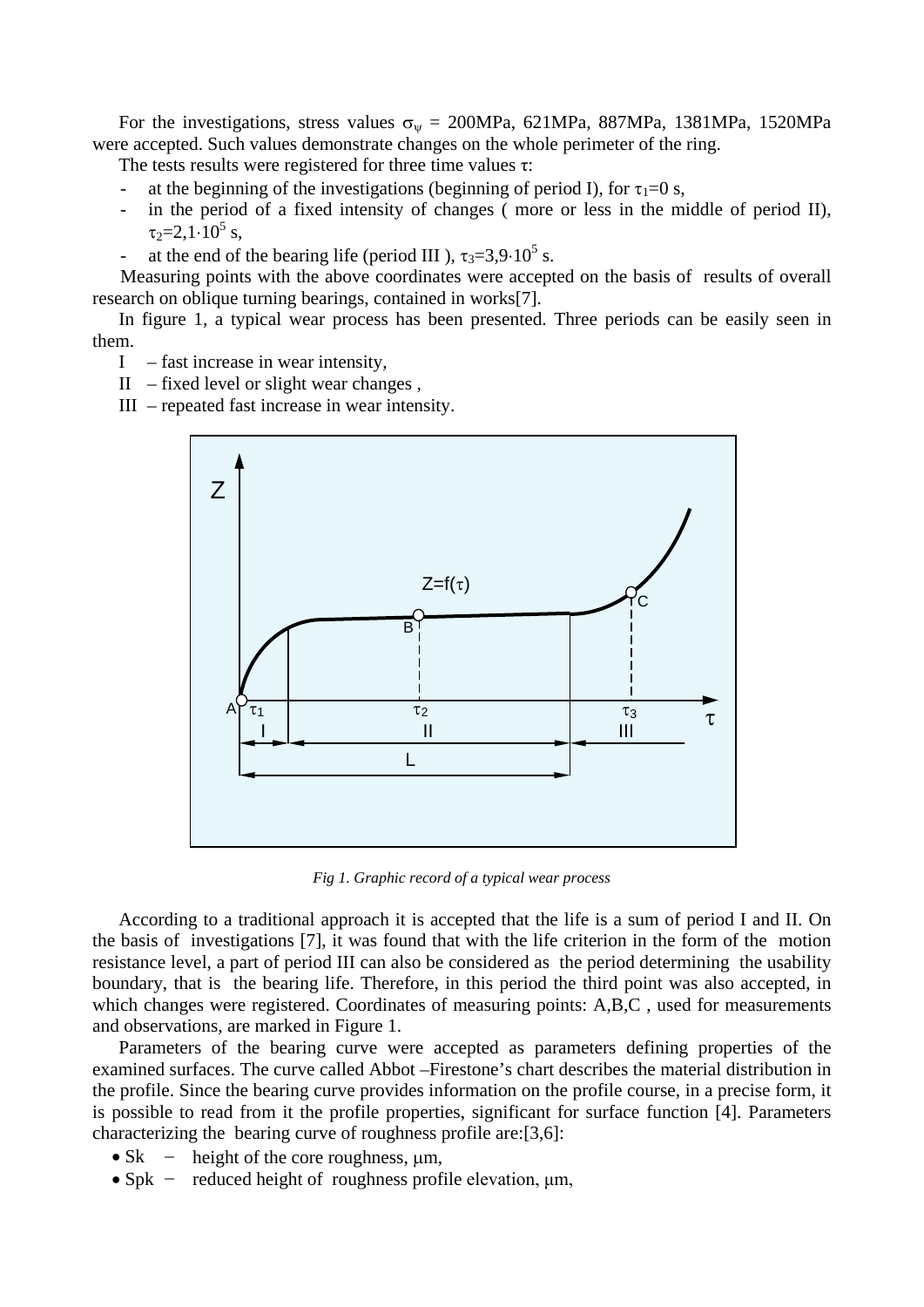- $\bullet$  Svk  $$ reduced depth of roughness profile hollow, μm,
- $\bullet$  Sr1  $$ bearing share of peaks ,%,
- $\bullet$  Sr2  $$ bearing share of hollows, %,
- $\bullet$  A – the core area,
- $\bullet$  A1 – area of elevations filled with the material,
- $\bullet$  A<sub>2</sub>  $\equiv$ area of hollows free from the material

Graphic interpretation of these parameters are presented in figure 2.



Parameter Spk can serve as a measurement of effective roughness depth. The value of parameter Spk reflects the surface abrasion resistance – the smaller it is the bigger the resistance is. Parameter Svk is a measurement of the cooperating surfaces capability to maintain the fluid, therefore, the aim of finish machining is to obtain its possibly high value.

#### **3. Investigation results**

Commonly used amplitude parameters do not fully define properties of the examined surfaces, so for this purpose the surface characteristics in the form of bearing curves, were used to extend the evaluation.

In Tables 1, 2 and 3, determined values of the bearing curve parameters are compared for three times, in which the effects of changes in SGP were observed, depending on the stress amplitude.

| <b>Stresses</b> | $\sigma$ , MPa |     |     |      |      |  |  |
|-----------------|----------------|-----|-----|------|------|--|--|
| Parameters      | 200            | 621 | 887 | 1381 | 1520 |  |  |
| Sk, $\mu$ m     | 2.26           |     |     |      |      |  |  |
| Spk, um         | 1.05           |     |     |      |      |  |  |
| Svk, $\mu$ m    | 1.38           |     |     |      |      |  |  |
| Sr1, $%$        | 9.30           |     |     |      |      |  |  |
| Sr2, $%$        | 88.80          |     |     |      |      |  |  |

*Tab. 1. Parameters characteristic for bearing curves for*  $\tau_1 = 0$  *s*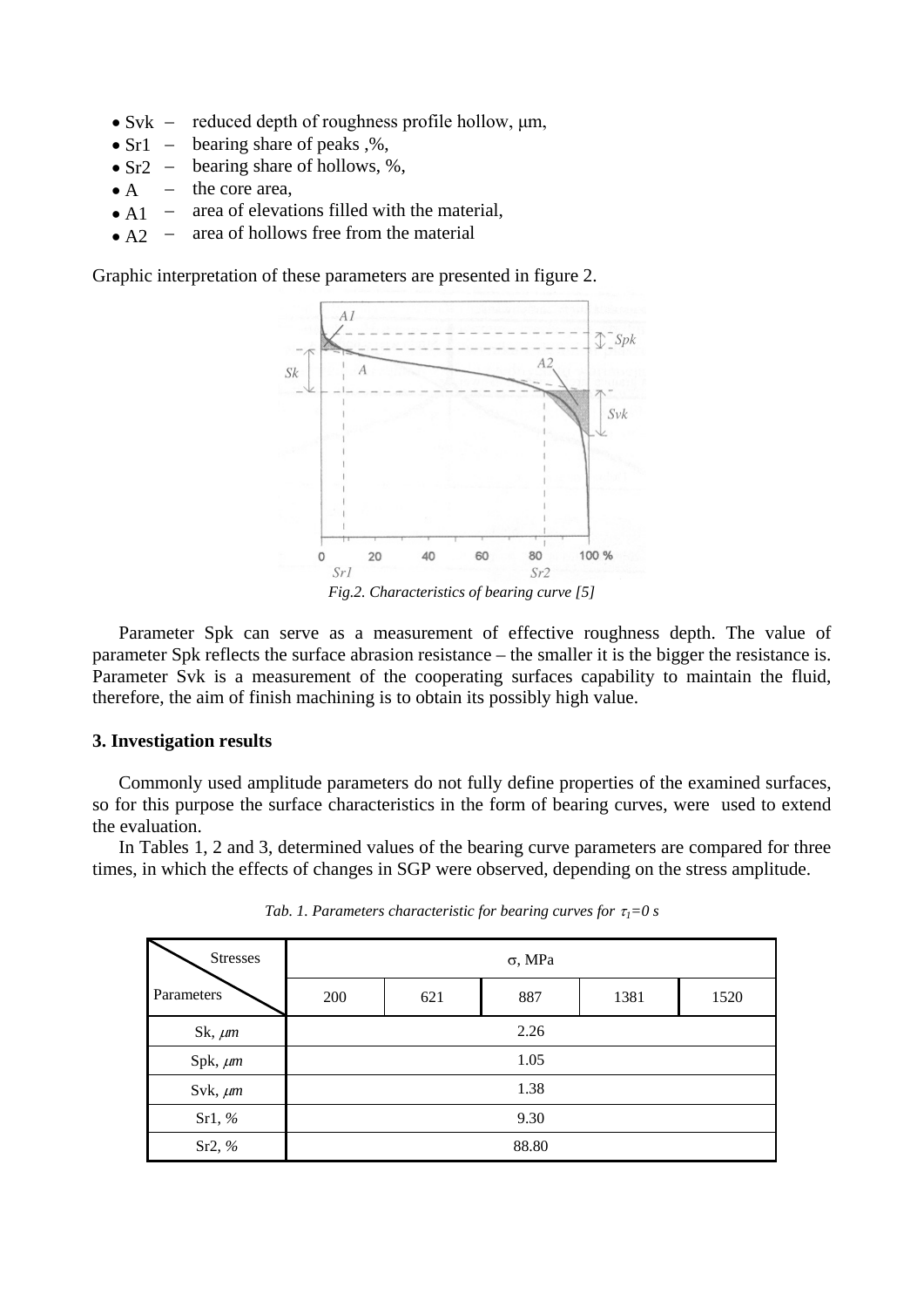In the first transformation period (from  $\tau_1$  to  $\tau_2$ ), parameters Sk, Spk decreased by about 40%, whereas, parameter Svk underwent minor changes – it decreased in the range from 11.6% to 24.6%. This proves that in result of the balls rolling over the path there occurred lowering of peaks in the direction to the roughness core. Further operation – until  $\tau_3$  time, caused significant changes (increase) of parameters: Spk and Svk by 10 times, and Sk even by 20 times. The cause of such a situation is an increase in the wear process intensity reflected in the form of all kinds of damages to the surface ( craters, cracks, grooves, etc.).

| <b>Stresses</b> | $\sigma$ , MPa |       |       |       |       |  |
|-----------------|----------------|-------|-------|-------|-------|--|
| Parameters      | 200            | 621   | 887   | 1381  | 1520  |  |
| Sk, $\mu$ m     | 0.23           | 1.26  | 1.27  | 1.31  | 1.34  |  |
| $Spk, \mu m$    | 0.28           | 0.58  | 0.58  | 0.58  | 0.60  |  |
| Svk, $\mu$ m    | 0.10           | 1.04  | 1.09  | 1.14  | 1.22  |  |
| Sr1, $%$        | 9.80           | 9.30  | 9.20  | 9.10  | 8.90  |  |
| Sr2, %          | 88.90          | 90.00 | 89.50 | 88.70 | 88.20 |  |

*Tab.* 2. Characteristic parameters of bearing curves for  $\tau_2 = 2$ ,  $1 \cdot 10^5$  s

Comparing parameters of the bearing curve in the function of stresses, presented in Table2 and Figure 3, it was found that along with the stresses increase, values of all parameters increased, as well. For minor changes  $\sigma_{\psi}$   $\langle 200; 621 \rangle$ , the increase was a few times higher, and then slight. The only parameters whose value in the whole stress changeability range  $\sigma$  changed to a small degree, were material shares – Srl and Sr2. A slight increase in the value of parameter Sr1 along with time proves grinding in of the observed surfaces of working bearings under the influence of turning elements rolling on them, whereas slight changes of Sr2 parameters met the expectations as the action of external loads at the micro-unevenness base should be insignificant.



*Fig. 3. Chart of bearing curve for time* <sup>τ</sup>*<sup>2</sup> (621 MPa)*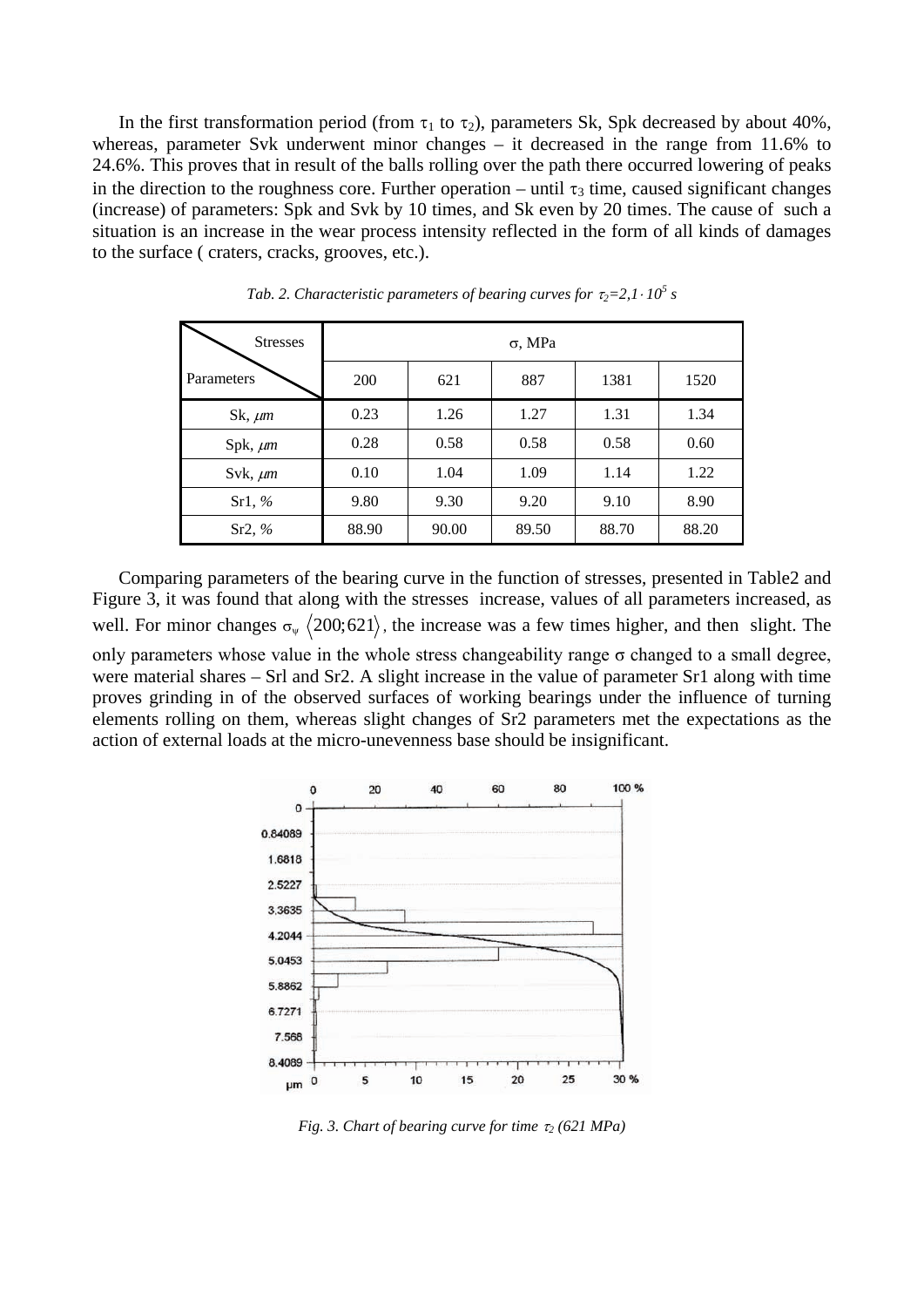In Table 3 and Figure 4, there have been presented dependencies of parameters accepted for the surface geometric structure on stresses, for the third period of use.

The character of changes is similar as for time  $\tau_2$  for the smallest stresses, a large rise of the examined parameters values was found.

| <b>Stresses</b> | $\sigma$ , MPa |       |       |       |       |  |  |
|-----------------|----------------|-------|-------|-------|-------|--|--|
| Parameters      | 200            | 621   | 887   | 1381  | 1520  |  |  |
| Sk, $\mu$ m     | 0.29           | 19.30 | 22.40 | 25.78 | 28.80 |  |  |
| Spk, $\mu$ m    | 0.13           | 5.70  | 5.90  | 6.41  | 6.50  |  |  |
| Svk, $\mu$ m    | 0.28           | 10.70 | 10.94 | 11.15 | 11.30 |  |  |
| Sr1, %          | 9.60           | 9.60  | 9.60  | 9.80  | 9.80  |  |  |
| Sr2, %          | 88.00          | 90.20 | 89.40 | 88.90 | 89.00 |  |  |

*Tab.* 3. Characteristic parameters of bearing curves for  $\tau_3 = 3.9 \cdot 10^5$  s



*Fig. 4. Chart of bearing curve for time* <sup>τ</sup>*<sup>3</sup> (621 MPa)*

On the basis of the results contained in tables 1,2,3 it can be found that the paths of turning bearings in period II are characterized by the best features of bearing surfaces. A big difference between values Sr1 and Sr2 and a small value of Sk prove that the roughness profile is of the plateau surface type character. Surface of this type is featured by high bearing capacity, small friction and abrasion resistance, that is features highly desired for working surfaces of turning bearings. These observations are confirmed by the expected stabilized intensity of the surface wear process in this period.